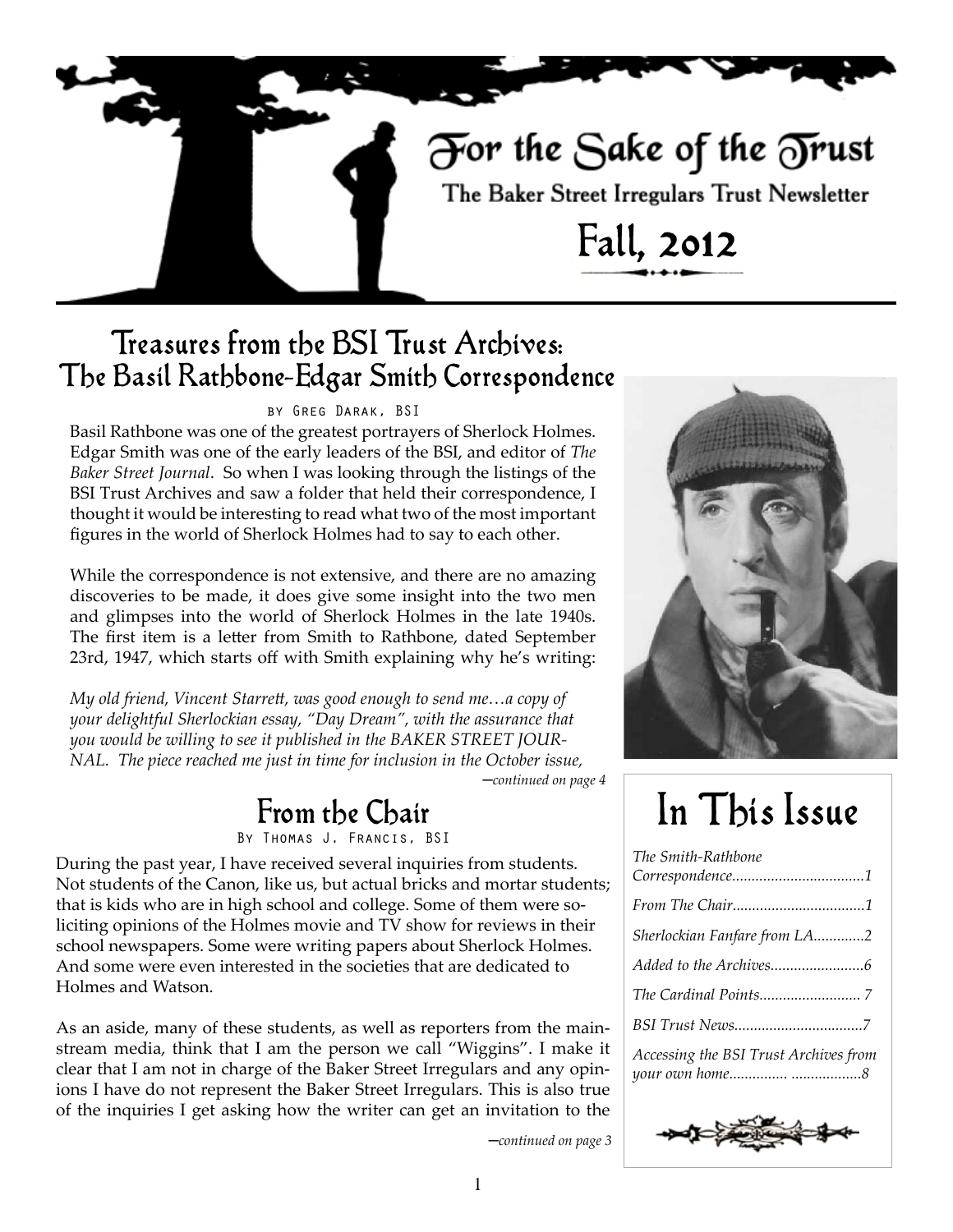### Sherlockian Fanfare in LA

### By Randall Stock, BSI Trust Webmaster

More than 100 Sherlockians took part in "Sherlock Holmes: Behind the Canonical Screen" at UCLA from August 31 to September 2, 2012. A partnership of the BSI and the UCLA School of Theatre, Film and Television, the symposium looked at the films of Sherlock Holmes and the craft of making period films. It also served as a reminder of the many different types of materials archived by the BSI Trust.

The published conference materials included an overall program highlighting the speakers and events, filmographies produced by Michael Kean and Leslie Klinger, a list of participants, and the program from the closing dinner, which culminated in a "Canonical Academy Awards" ceremony in which the results were announced for the best Sherlockian actors and films in a number of categories. The official record of nominees and winners will be deposited in the BSI Trust, and if we are lucky, perhaps the actual ballots from the carefully selected and secret academy will also be archived.

Presentations took place in the state-of-the-art James Bridges Theater, with audio recordings made of all of the talks. Some of the presentations involved unscripted discussions by industry figures, and so the

audio recordings will provide the primary source material documenting their contributions. Given the inherently visual nature of film, many of the presentations included strong video/photographic components, and these too will provide important reference material for the archives. Of course, the manuscripts of traditional papers will also be deposited.

In addition, there was some talk at the symposium of publishing a printed compilation of the proceedings. Replicating the impact of both the visual components of the presentations and the dynamic presence of many of the speakers will present a serious challenge. But if it can be overcome, the result will be a welcome and valuable resource for both for those who were unable to attend and for future researchers.

The BSI Trust seeks to assemble and preserve materials for its archives from all BSI events, including – but hardly limited to – the UCLA symposium and its two predecessors, the expeditions to The Valley of Fear (2004) and the Study in Scarlet (2008). Visit the BSI Trust website at www.bsitrust.org for a detailed Wish List of Materials, and check your collections for items you could donate "for the sake of the trust."

*(For complete details on the UCLA conference, please see the upcoming conference report by Michael Kean and Les Klinger in the Winter 2012 issue of The Baker Street Journal.)*

## <del>• • </del> For the Sake of the Trust

The Trust is a special part of the Baker Street Irregulars, the literary society dedicated to the study of Sherlock Holmes and Dr. Watson. The Trust is designed to collect, archive, and preserve historical documents for the study of Sir Arthur Conan Doyle, Sherlock Holmes and Dr. Watson, the Victorian world, and the individuals and organizations like the BSI that have devoted themselves to such studies. The Trust has a special interest in preserving materials related to the history of the BSI, its members, and friends.

The Trust archive is located in the Houghton Library at Harvard University, in Cambridge, Massachusetts. The archival material may be used by any qualified Sherlockian, subject to the normal rules and regulations of the library.

**Monetary donations** should be sent to:

**Leslie S. Klinger, BSI 10866 Wilshire Boulevard, Suite # 1500 Los Angeles, CA 90024**

If the financial donation is in honor of someone, please indicate the appropriate name.

If you are passing along a contribution from a third party, please include the name and address of the donor so that we can acknowledge the donation with a thank-you letter from the BSI Trust.

Questions regarding **material contributions** to the archives should be directed to:

> **Thomas J. Francis, BSI 43 Mann Hill Road Scituate, MA 02066-2110**

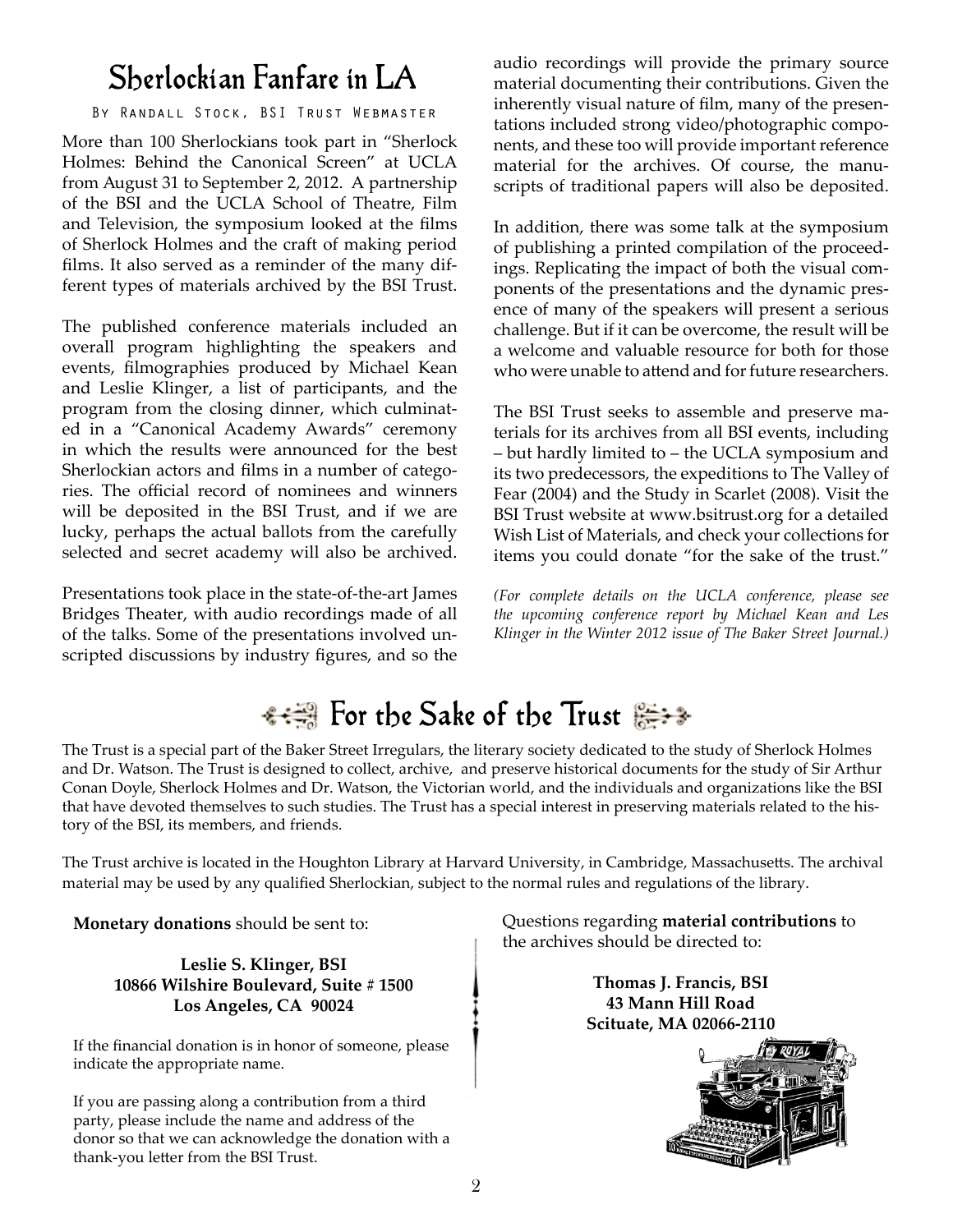# From the Chair ─*continued from page one*

There is a large collection regarding Doyle at the Portsmouth Public Library. I don't know how much

annual dinner. I respond to the latter with a link to related to the BSI may exist there, but since it is in the Baker Street Journal. I tell them they should hook England you could do some checking. Good luck."

up with local Sherlockians and provide them with links to the scion lists, Ron Fish's calendar, the Baker Street Blog, a few other links, and wish them good luck.

Back to the students; surprisingly a few have even been writing papers about The Baker Street Irregulars. One of the more interesting came as an e-mail from a young woman in England this past April:

*I am an undergraduate studying English Literature at Durham University and I am planning on writing my final year dissertation on the Baker Street Irregulars. I am currently residing in London, and so access to the Harvard Library archives isn't really feasible, but any information and records from around the time the group was created would be invaluable and* 

*indescribably helpful for my research. I* 



Tom Francis, BSI

As it turns out, I spoke too soon. In this issue of the BSI Trust Newsletter, there's a wonderful article by Greg Darak explaining how this young woman – and anyone else with access to a computer and a mail box for that matter – may now remotely obtain copies of material from the BSI Trust Archives at the Houghton Library. If I had had this back in April, just imagine how much more helpful my response would have been. When Mike Berdan sent me an advance copy of Greg's "how to" article, I quickly forwarded it to her. And while it probably arrived too late for her needs, hopefully, hers was the last such inquiry with which I will need to conclude "Good luck." The BSI Trust Archives are now remotely acces-

was wondering if there was any way of accessing some of sible to all such investigators, scholarly or otherwise.

*the archives online or a means of contacting someone who would be able to point me in the right direction? I would be incredibly grateful for any help you'd be able to give.*

A slightly edited version of my response is as follows:

"Here is the link to the finding aid at the Houghton Library: (See last page of this newsletter for the steps to this location.) I do not think there is any online access to the materials.

In the collection you will note a series of books published by the BSI and written by Jon Lellenberg. These contain much of our history and are probably available in the UK. His book on the '30s has a lot of details re the founding. There are members of the Sherlock Holmes Society of London who are also members of the BSI and may have copies if you cannot find them in a general search. The Marylebone Library may have copies.

Peter Blau may know more than anyone as he has been to more scion society meetings than anyone else and is very friendly. You can contact Peter via a link on the BSI Trust website.

### About this Newsletter

You received this copy of *For the Sake of the Trust: The Baker Street Irregulars Trust Newsletter* because you are on the mailing list of *The Baker Street Journal* or are a member of the Baker Street Irregulars. If you are not interested in receiving further issues, or have



Or send e-mail to: **editor@bsitrust.org**

You can access links, current events, and back-issues of the newsletter any time at our website: **www.bsitrust.org**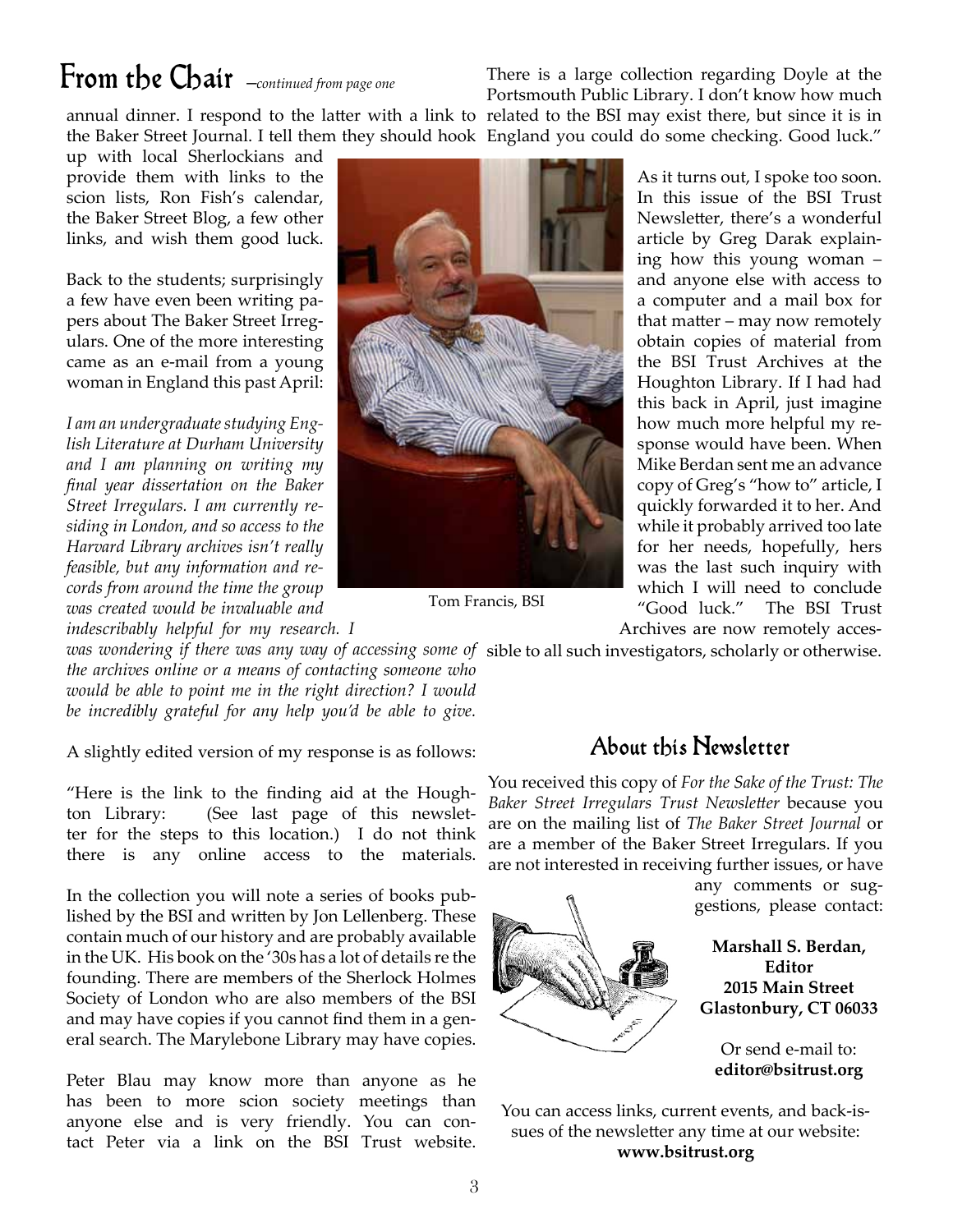# Rathbone-Smith... ─*continued from Page 1*

*and…I shall be very happy to send you a copy when this number comes out.*

*I hope we may have a chance some time to have lunch together, and to discuss those matters that are obviously of common interest. At least, you must reserve the night* 

*of January 9th next for the annual meeting of the Baker Street Irregulars, who would, I assure you, be happy to do you honor on that occasion for your long and notable services to the Master.\**

Rathbone replied with a hand-written note, presumably sometime in early October as the reference to his imminent opening would be to his appearance in *The Heiress*, possibly the greatest success of his post-Holmes period and his entire Broadway career:

*Dear Mr. Smith, Please forgive my delay in answering…Rehearsals leading to our opening on the 29th (a success I am happy to say), plus rehearsal for the Theater Guild on the Air next Sunday – plus moving have had me down with a mild but uncomfortable* 

*cold! It has been very hectic & tiring.*

*I should so like to be a subscriber to the Baker St Journal – may I & I would like to give Nigel Bruce a year's subscription as a Christmas present. Can this be arranged?..*

*I should be honored to be with you on January 9th if that should be a Sunday – if not perhaps I might drop in after the theater.*

> *Thanking you sincerely, Basil Rathbone*

Rathbone also gave Smith his telephone number, and they apparently met for lunch. The next letter is from Smith, dated November 18, 1947:

*I only heard, quite a while after the fact, of the unfortunate accident you had shortly after our lunch together… I am hastening to express my good wishes for a speedy recovery…*

*I was much impressed by the suggestion you made, when we were together, that we might be able to induce Chris* 

Edgar W. Smith

*Morley to do a play for you that would satisfy our common instincts in the area of the Sherlockian, and I shall certainly discuss the matter with him promptly upon his return to New York….Better still, I think the three of us should get together for lunch to explore the prospect conclusively…*

Smith wrote again on December 22nd:

*I told you I would confirm the date of the B.S.I. meeting in January as soon as all arrangements had been made. We have fixed now, at last, upon the evening of Friday, January 9th, and the place will be a private room I have engaged at the Racquet and Tennis Club. So all that remains to make the evening complete is your own attendance, at the earliest hour your obligations at the theatre permit.*

*Perhaps you can make it by 11:30…I shall say nothing about your arrival so that you (sic) entry can come as a surprise to all. It will, I assure you, be an honor to have you with us as our "unexpected guest", and I know it will be quite the climax to the evening.* 

*I hope your injury has completely healed itself – if there are still any external signs of it on the ninth, I suppose you will explain that you were waylaid by Professor Moriarty.*

*All good wishes; and I look forward to seeing you again so soon.*

Sad to say, Rathbone did not attend the BSI dinner. Despite all the discussion of the date, he appeared at the Racquet and Tennis Club, dressed as Sherlock Holmes, on Friday, January 16th.

The next letter – from Smith to Rathbone – comes seven years later. It is dated January 11, 1954, and was prompted by a situation somewhat parallel to the first series of letters. It also includes Smith's condolences for the premature closing of the play "Sherlock Holmes", which had been written by Rathbone's wife, Ouida.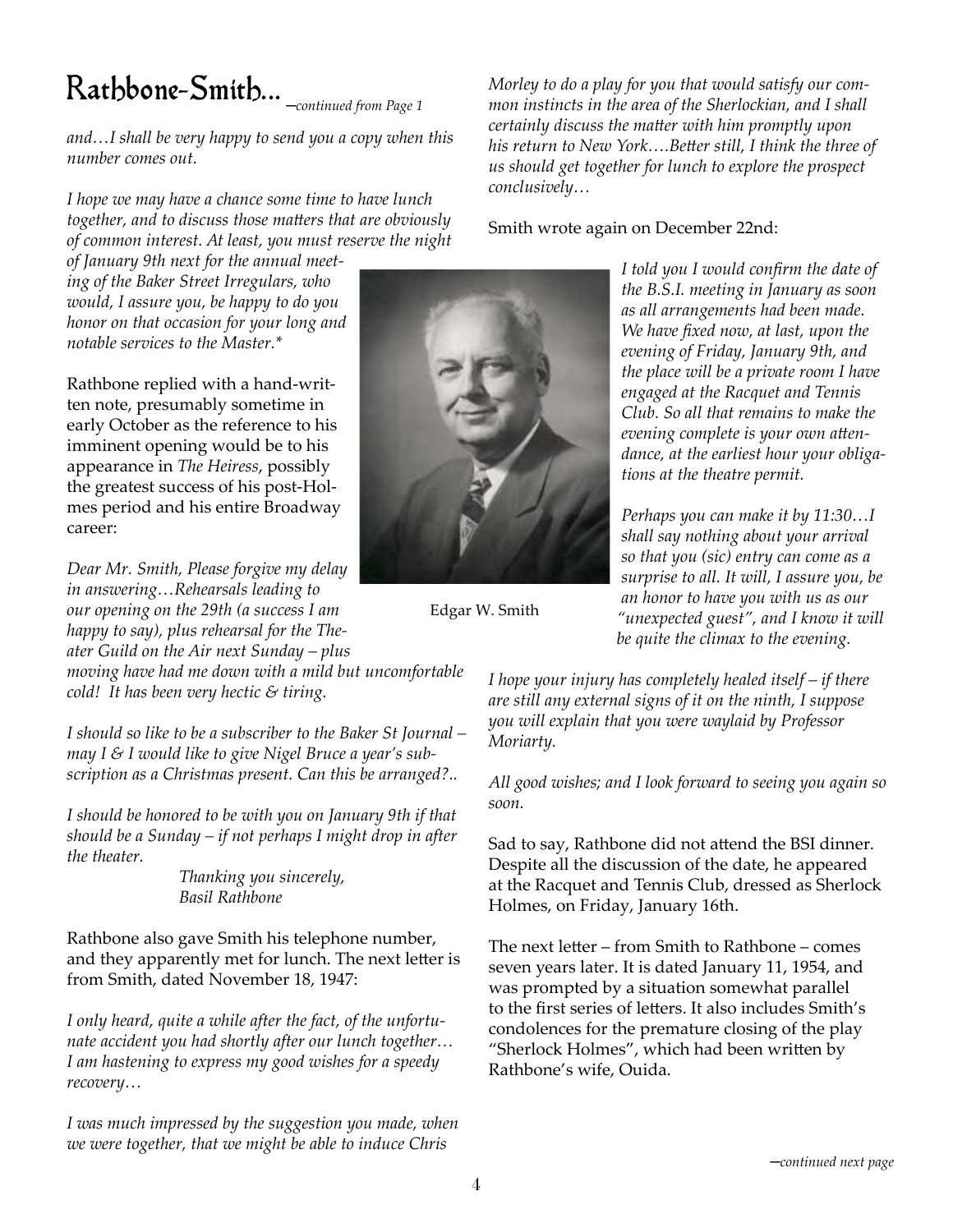# ─*continued from previous page* Rathbone-Smith...

*Dear Basil:*

*Vincent Starrett has sent me, for publication in The Baker Street Journal the most excellent piece you entrusted to him, entitled, "Goodbye, My Friend". I find it beautiful, and I shall, if I may, include it as the leading article in the April issue.*

*I did not write you about the play, after it closed, because* 

*I did not know just how far you and Mrs. Rathbone would want any of us to go in expressing our feelings. It was a brave try, and it deserved far better of the critics than it got. You know what the Baker Street Irregulars thought of it – I tried my own best, in Cue, to extend our enthusiasm to a wider field. I guess the answer is, very simply, that there aren't enough Irregulars in the world, or in New York, either among the critics or among the theatre-going yokels. You did give all of us, though, one* 

*of the most glorious experiences we* 

Rathbone at home

*I hope you will find that everything is in order. It is a very beautiful and touching piece, and the Journal is, I assure you, proud to print it.*

On March 3, Rathbone responds with the last known letter of the correspondence:

*I am sorry "Goodbye, My Friend" had to go to press so early. I believe I have improved it considerably, but I suppose it's too late now. Whenever I write anything I like to put it away for a week or so, & come back to it,* 

> *& I find, inevitably, that there are improvements I can make. If it should not be too late may I send you the revised re-write? I have got "the bug", & turned out 3 more short stories this past month! Brandt & Brandt are going to let me know whether or not I am fooling myself with this hobby or if one should go on & try, try, try again! Best wishes always, Basil*

Also included in the folder is

*have had since we last read one of the Tales for the first time.*

*My very best to you, and my thanks – both for what you did then, and for having written this pensive and touching essay.*

Rathbone responds on Februrary 26th, asking if he could see the copy of his essay, *"*since [I] sent it to Starrett rather impulsively.*"* He hasn't had a chance to look it over since, and the original *"*might be nice for my daughter's scrapbook.*"*

In a note that impresses one with the speed of mail delivery in those days, since it too is dated February 26th, Smith responds, apologizing for the fact that he published the article without first sending Rathbone the proofs, and that he's just received the printed copies of *The Baker Street Journal* for shipping. Indicating that there was more contact between the two than is seen in the letters, he continues on the subject of Rathbone's essay.

*I gave it very careful attention (including the change in the Browning quotation, which I mentioned to you), and*  Rathbone's handwritten manuscript of "Goodbye My Friend" – presumably the original, as there are differences between it and the version printed in his autobiography, *In and Out of Character*, in which "Day Dream" can also be found.

There are, as I said, no major discoveries lurking here, but it is interesting to see that Rathbone thought for a time of writing short stories. And what Sherlockian cannot be charmed by his wanting to give Nigel Bruce a subscription to *The Baker Street Journal* as a Christmas present?

\*All quotations are from Baker Street Irregulars (Organization: U.S.) Archive, 1923-2007, (MS Am 2717 (174)) Houghton Library, Harvard University

Author's Note: Portions of Smith's letters to Rathbone have already been published in *Irregular Crises of the Late 'Forties*, Volume 5 of Jon Lellenberg's comprehensive BSI History Series. Rathbone's side of the correspondence, however, is apparently appearing in print for the first time. Rathbone's 1953 play was the subject of Susan Dahlinger and Glen Miranker's 2007 BSJ Christmas Annual "Rathbone Returns! A Misadventure Called Sherlock Holmes."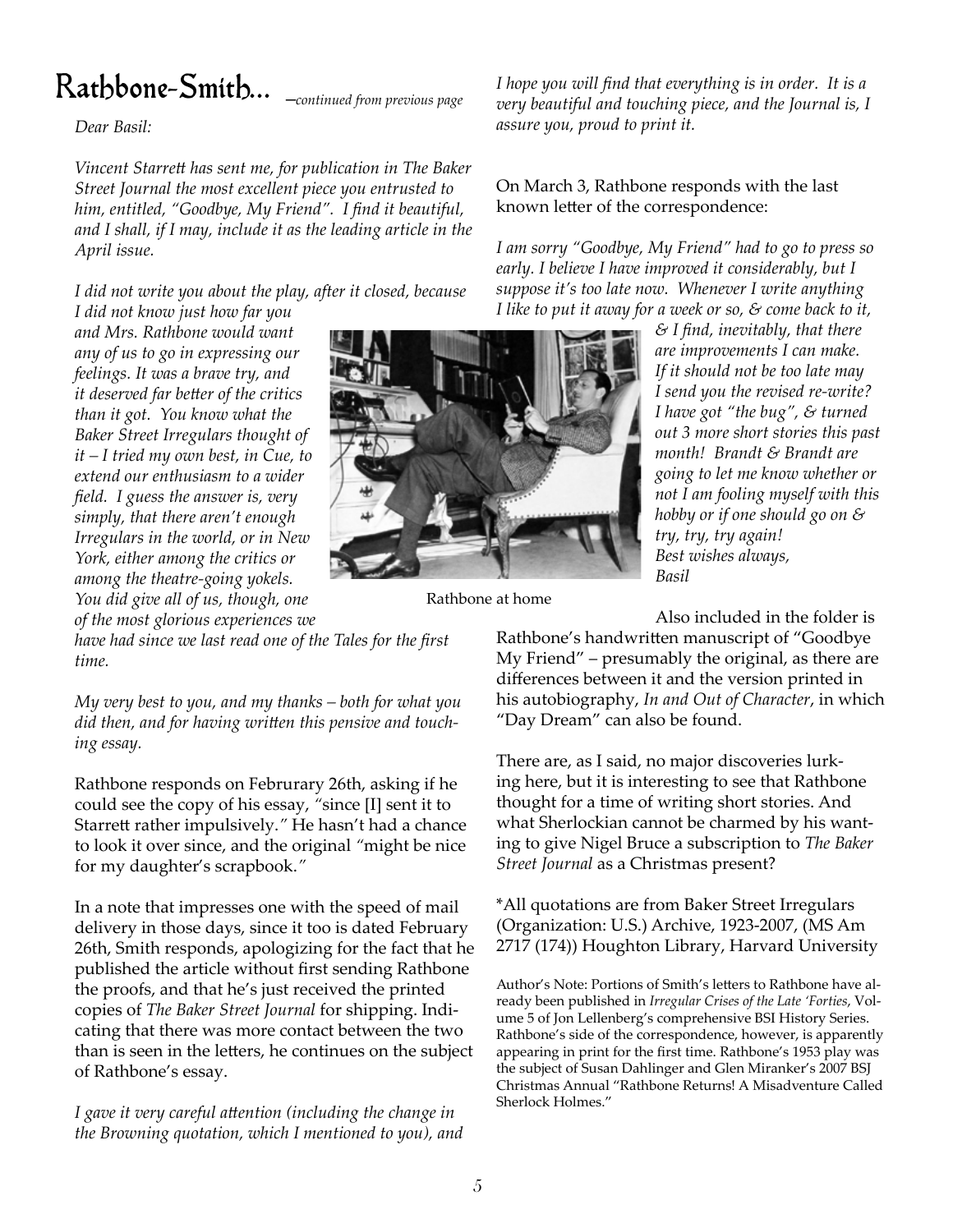## Added to the Archives

The following material donations have been received since the publication of the Spring, 2012 newsletter.

- From Vinnie Brosnan, a box of miscellaneous materials including letters, photos, and albums - from the collection of Don Hardenbrook.
- From Donald E. Curtis, four loose-leaf notebooks (dated 1986-2009), containing BSI and Sherlockian ephemera and correspondence – much of it related to the Illustrious Clients – including a letter from Dame Jean.
- From Michael D. Levin, Sheldon I. Levin, Arlene J. Levin, and Judith B. Levin, 28 folders containing 36 talks/articles presented by their father, Alfred "Fred" Levin.
- From Nicolas Utechin, research materials from his 2010 Christmas Annual on Ronald Knox and his BSJ article regarding the first reading.
- From Sonia Fetherston, a letter from Scott Bond discussing the influence of Disney illustrator Carl Banks on both his career and his work for the BSJ, and a complete set (10 vols.) of *The Hounds Collection*, essays from The Hounds of the Internet, signed by editor Bill Barnes.

And from the 2012 BSI Birthday Weekend, Paul Singleton has collected the following items:

- Les Klinger's toast to The Woman.
- Lyndsay Faye's toast to Mrs. Hudson.
- Andy Solberg's toast to Mycroft.
- Jim Saunders' toast to the Second Mrs. Watson.
- Don Novorsky's toast to Sherlock Holmes.
- The text of Burt Wolder's presentation "Sherlock Holmes in Chicago."
- The text of Barbara Rausch's presentation "A Son's Remorse."
- Mike Whelan's podium notes.
- The text of Scott Monty and Paul Singleton's "2,000 Yearold Man" tribute to Peter Blau.
- Henry Boote's "Music for a Final Bow."
- The text of Francine Kitts' annual rendition of "Standing" on the Terrace."
- Sonia Fetherston's remarks upon receiving the 2011 Morley-Montgomery Award.
- The text of Lisa Sanders' BSI Distinguished Speaker lecture, "Crazy Like a Fox or Just Crazy?"
- The text of Donny Zaldin's sketch "The Singular Adventure of Carnac the Magnificent," presented at the William Gillette Luncheon.
- The text of Sarah Montague's comedy sketch "The Adventure of Charles Augustus Cameron," presented at the William Gillette Luncheon.
- The text of Betsy and Al Rosenblatt's annual rendition of "The Year in SherlockianVerse."

Also collected by Paul:

- The text of George McCormack's "A Watsonesque History of the Diogenes Club of Brooklyn."
- Les Klinger's background material for "A Tangled Skein."

### BSI Trust Officers

Peter E. Blau

- Bob Coghill, *Archivist*
- Thomas Francis, *Chair*
- Leslie S. Klinger, *Secretary-Treasurer*
- Daniel Posnansky
- Constantine Rossakis
- Steven Rothman
- Andrew Solberg

Bill Vande Water, *Archivist*

Michael F. Whelan, *Wiggins*



## About Donations to the Trust

The Trust seeks primary materials about the history of the BSI and the Irregulars. These may consist of correspondence, photographic and audio materials, manuscripts of historical documents, biographical material, newspaper clippings, and magazine articles. It can also accept valuable Sherlockian books that can be sold to raise funds for the Trust.

The Trust does not intend to create a collection that duplicates the Sherlock Holmes Collection at the University of Minnesota or the Arthur Conan Doyle Collection of the Toronto Metropolitan Reference Library, and so does not actively seek editions of the Canon or scholarly works unless the material has a direct bearing on the history of the BSI or the Irregulars.

The Trust is a  $501(c)(3)$  organization, and contributions are tax-deductible under Section 170 of the Internal Revenue Service Code.



To deduct a non-cash donation

of \$5,000 or more, the owner must arrange and pay for a qualified appraisal. Contributions of \$250 or more will be publicly acknowledged; for non-cash items, however, tax regulations prohibit the Trust from acknowledging the dollar value of the donation in this newsletter or *The Baker Street Journal.*

The initial step in making a donation is to contact one of the trustees. You can find contact information on the Baker Street Irregulars Trust website: www.bsitrust.org.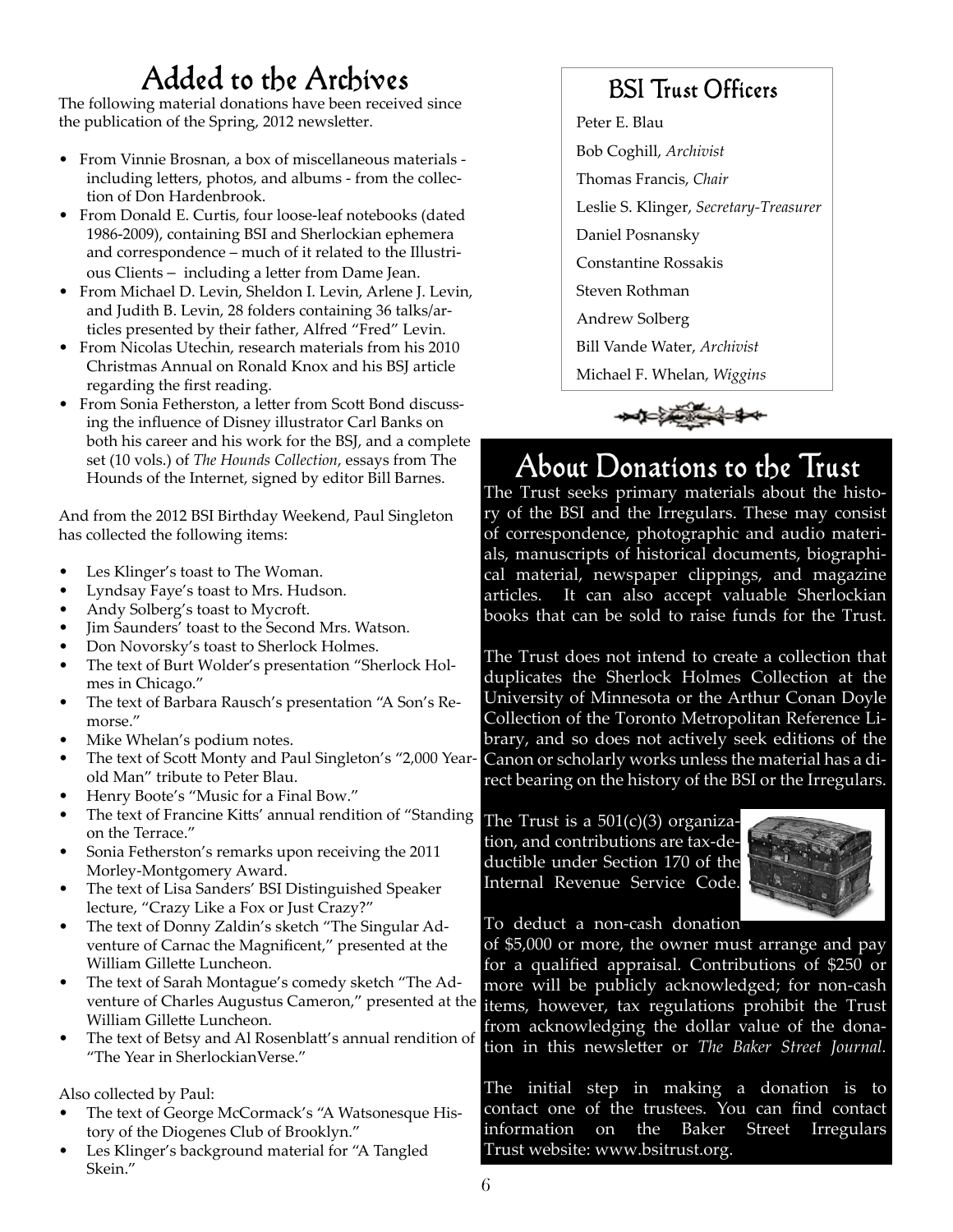# *\*\*\** BSI Trust News

## A Study In Sharing

There was a very nice incident that occurred during this year's annual BSI Dinner that was not mentioned in *The Baker Street Journal* account or the Rosenblatts' annual year in Sherlockian verse. Dick Sveum, representing The Friends of The Sherlock Holmes Collections at the University of Minnesota Library, in a warm gesture of support for - and solidarity with - The Baker Street Irregulars Trust, presented us with a collection of pamphlets and papers primarily related to John Bennett Shaw that they felt would fill some holes in our own collection. The BSI Trust would like to extend our thanks to Dick and the University of Minnesota Library for their consideration and generosity.

Readers will be pleased to know that the BSI Trust believes in reciprocating in kind. A few years ago BSI Trust archivist, Bob Coghill, identified a considerable amount of Sherlockian material that we possessed that was not BSI-specific but still merited preservation. We sent this to The Sherlock Holmes Collections at the University of Minnesota Library. In February of this year we sent them a second shipment, and we will continue to do so whenever the opportunity presents itself.



The BSI Trust exists in order to preserve the history of The Baker Street Irregulars. We fully support the efforts of other institutions that wish to preserve everything related to Conan Doyle and Sherlock Holmes. Repositories such as The University of Minnesota, The Friends of the Arthur Conan Doyle Collection in Toronto, The Marylebone Library in London and The Conan Doyle Collection in Portsmouth do an outstanding job of preserving the memory of the Master and his creator. Our singular place in this collective effort is to capture all that we can specific to The Baker Street Irregulars, its history, and that of our members.



### The Cardinal Points





Marshall S. Berdan, BSI

To avail myself of a threadbare but still serviceable cliché, "what a difference a year makes!" In our Fall 2011 issue, I authored what I thought was a practical piece outlining the step-by-step process of gaining physical access to items in the BSI Trust Archives at Harvard's Houghton Library now that the finding aid had been completed. The significant "catch" was that you still had to journey to Cambridge to do so. But now you don't, thanks to a recently inaugurated document reproduction service at the Houghton Library.

In Part II of his lead article, Greg Darak walks us through the process of how it is done – not in the abstract, but exactly how he did it in composing his own article (Part I) on the Basil Rathbone-Edgar Smith correspondence, whose own lesson could well be "what a difference a week makes". To the best of my knowledge, Greg's is the first scholarly work utilizing the BSI Trust Archives ever written via remote access, and it is our distinct pleasure to be publishing it here. So help-

ful, in fact, do we assume that his "how I did this at home – and how you can too" exegesis will prove to be, that we have given it place of honor on the back page of this issue of *For the Sake of the Trust*.

It is indeed a brave new world for both Sherlockian researchers and the merely curious, one which only leaves us to ponder – rhetorically and otherwise – "Whatever will they think of next?"